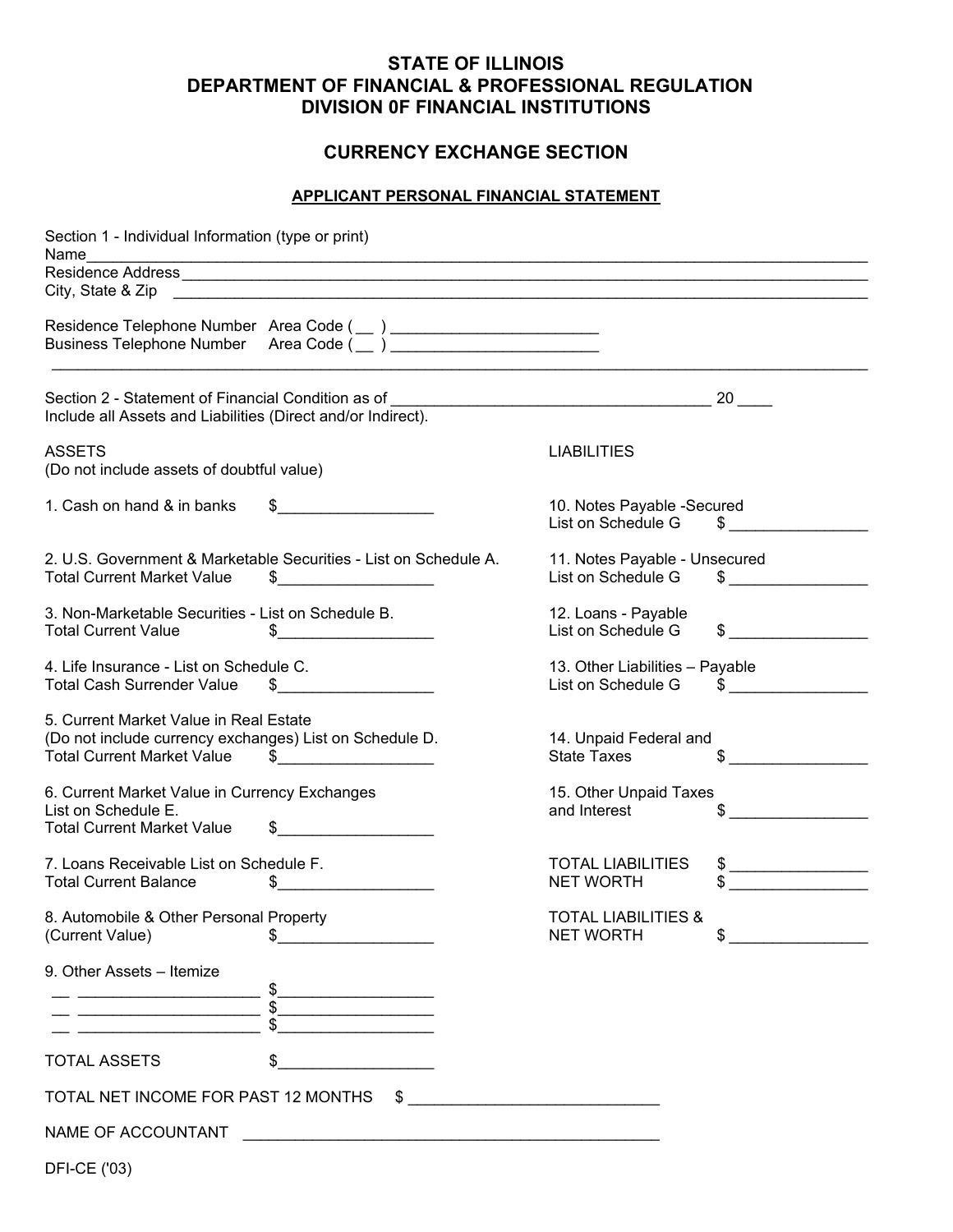# **SCHEDULE A - U.S. GOVERNMENT AND MARKETABLE SECURITIES**

# (Do Not Include Currency Exchanges)

| <b>DESCRIPTION</b> | NUMBER OF<br>SHARES/PAR | HELD IN NAME OF | ORIGINAL COST | <b>CURRENT</b><br><b>MARKET VALUE</b> | ARE THESE<br>PLEDGED? |
|--------------------|-------------------------|-----------------|---------------|---------------------------------------|-----------------------|
|                    |                         |                 |               |                                       |                       |
|                    |                         |                 |               |                                       |                       |
|                    |                         |                 |               |                                       |                       |
|                    |                         |                 |               |                                       |                       |
|                    |                         |                 |               |                                       |                       |
|                    |                         |                 |               |                                       |                       |
|                    |                         |                 |               |                                       |                       |
|                    |                         |                 |               |                                       |                       |
| <b>TOTALS</b>      |                         |                 |               |                                       |                       |

#### **SCHEDULE B - NON-MARKETABLE SECURITIES**

| <b>DESCRIPTION</b> | NUMBER OF<br>SHARES/PAR | HELD IN NAME OF | ORIGINAL COST | <b>CURRENT</b><br><b>MARKET VALUE</b> | ARE THESE<br>PLEDGED? |
|--------------------|-------------------------|-----------------|---------------|---------------------------------------|-----------------------|
|                    |                         |                 |               |                                       |                       |
|                    |                         |                 |               |                                       |                       |
|                    |                         |                 |               |                                       |                       |
|                    |                         |                 |               |                                       |                       |
|                    |                         |                 |               |                                       |                       |
|                    |                         |                 |               |                                       |                       |
|                    |                         |                 |               |                                       |                       |
|                    |                         |                 |               |                                       |                       |
| <b>TOTALS</b>      |                         |                 |               |                                       |                       |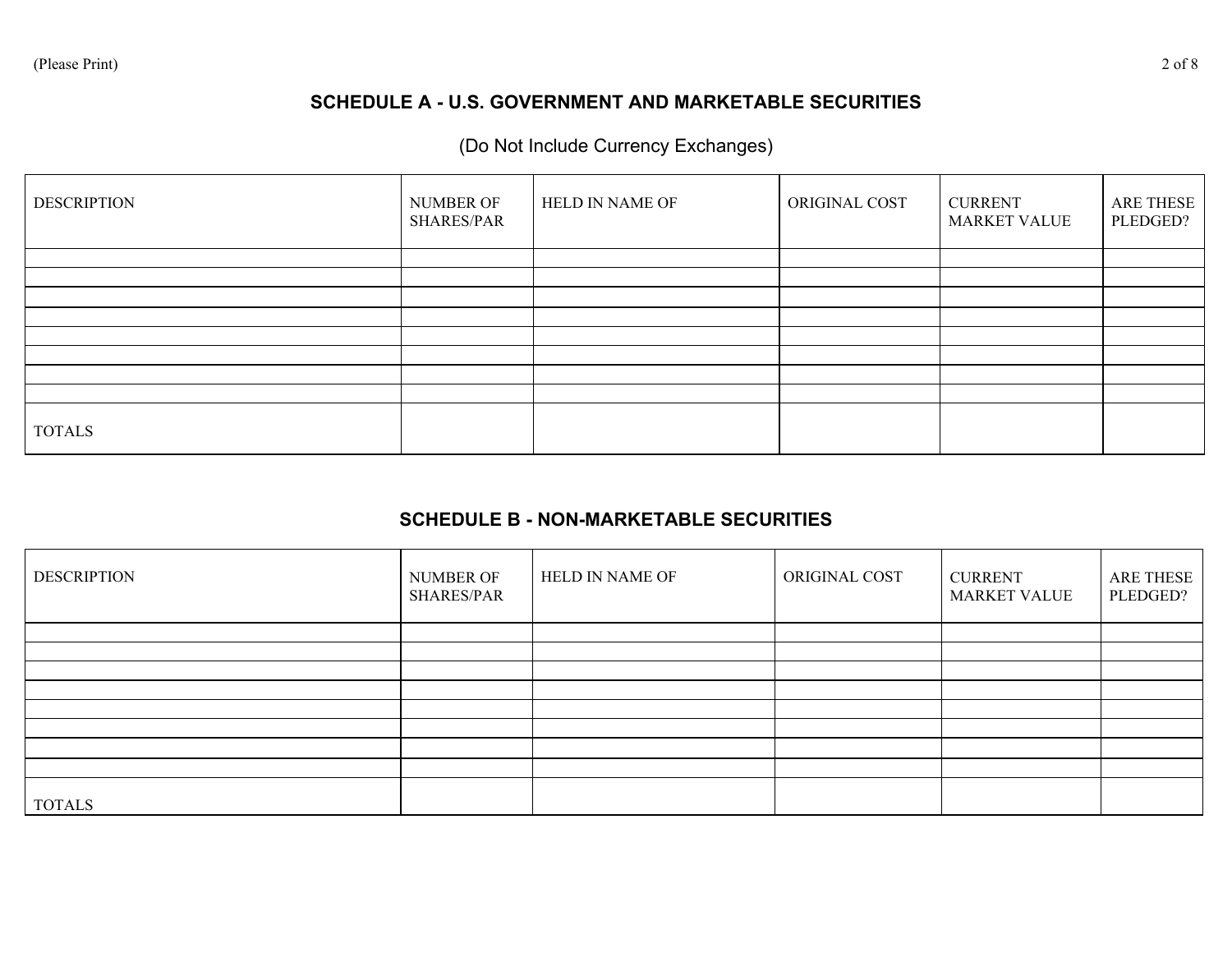#### **SCHEDULE C - LIFE INSURANCE**

| NAME OF<br>INSURANCE COMPANY | OWNER OF POLICY | <b>BENEFICIARY</b> |                         |
|------------------------------|-----------------|--------------------|-------------------------|
|                              |                 |                    |                         |
|                              |                 |                    |                         |
|                              |                 |                    |                         |
|                              |                 |                    |                         |
|                              |                 |                    |                         |
|                              |                 |                    |                         |
|                              |                 |                    |                         |
|                              |                 |                    |                         |
| $\operatorname{TOTALS}$      |                 |                    |                         |
| POLICY NO                    | FACE AMOUNT     | POLICY LOANS       | CASH<br>SURRENDER VALUE |
|                              |                 |                    |                         |
|                              |                 |                    |                         |
|                              |                 |                    |                         |
|                              |                 |                    |                         |
|                              |                 |                    |                         |
|                              |                 |                    |                         |
|                              |                 |                    |                         |
|                              |                 |                    |                         |
|                              |                 |                    |                         |

DFI-CE ('03)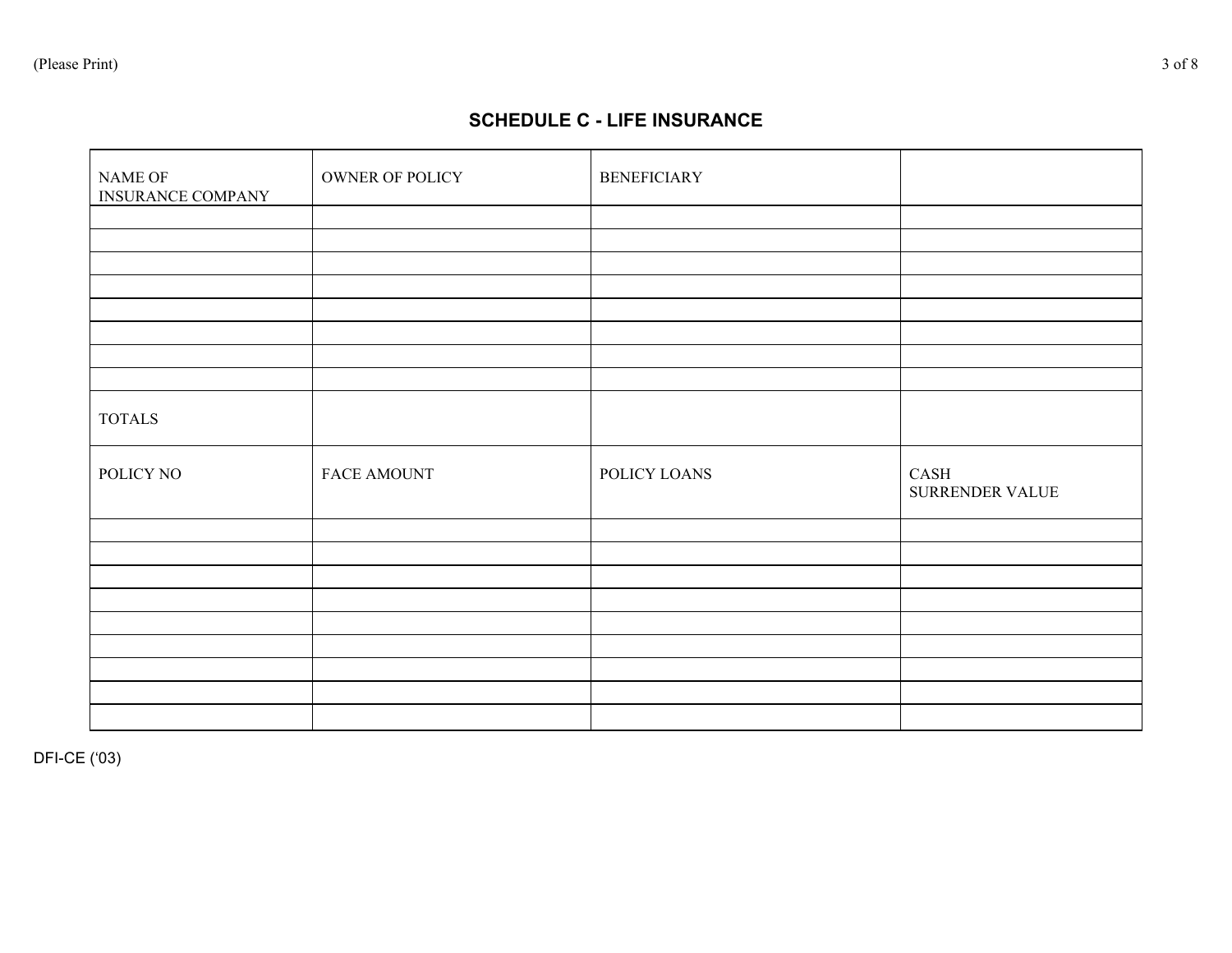# **SCHEDULE D - REAL ESTATE**

| <b>ADDRESS</b>                                              | CITY & STATE                                                                       | <b>DATE</b><br><b>PURCHASED</b>                         | $\%$ OF<br>OWNERSHIP                                                                  | ORIGINAL COST<br>TIMES % Of OWNERSHIP         |
|-------------------------------------------------------------|------------------------------------------------------------------------------------|---------------------------------------------------------|---------------------------------------------------------------------------------------|-----------------------------------------------|
|                                                             |                                                                                    |                                                         |                                                                                       |                                               |
|                                                             |                                                                                    |                                                         |                                                                                       |                                               |
|                                                             |                                                                                    |                                                         |                                                                                       |                                               |
|                                                             |                                                                                    |                                                         |                                                                                       |                                               |
|                                                             |                                                                                    |                                                         |                                                                                       |                                               |
|                                                             |                                                                                    |                                                         |                                                                                       |                                               |
|                                                             |                                                                                    |                                                         |                                                                                       |                                               |
|                                                             |                                                                                    |                                                         |                                                                                       |                                               |
|                                                             |                                                                                    |                                                         |                                                                                       |                                               |
|                                                             |                                                                                    |                                                         |                                                                                       |                                               |
|                                                             |                                                                                    |                                                         |                                                                                       |                                               |
|                                                             |                                                                                    |                                                         |                                                                                       |                                               |
| <b>TOTALS</b>                                               |                                                                                    |                                                         |                                                                                       |                                               |
| <b>CURRENT MARKET VALUE</b><br>TIMES % OF OWNERSHIP/ ITEM 5 | <b>CURRENT LOAN</b><br><b>BALANCE TIMES</b><br>$\%$ OF<br><b>OWNERSHIP/ITEM 12</b> | <b>CURRENT EQUITY</b><br>TIMES % OF<br><b>OWNERSHIP</b> | <b>MONTHLY</b><br><b>MORTGAGE</b><br><b>PAYMENT</b><br>TIMES % OF<br><b>OWNERSHIP</b> | MONTHLY RENTAL INCOME<br>TIMES % OF OWNERSHIP |
|                                                             |                                                                                    |                                                         |                                                                                       |                                               |
|                                                             |                                                                                    |                                                         |                                                                                       |                                               |
|                                                             |                                                                                    |                                                         |                                                                                       |                                               |
|                                                             |                                                                                    |                                                         |                                                                                       |                                               |
|                                                             |                                                                                    |                                                         |                                                                                       |                                               |
|                                                             |                                                                                    |                                                         |                                                                                       |                                               |
|                                                             |                                                                                    |                                                         |                                                                                       |                                               |
|                                                             |                                                                                    |                                                         |                                                                                       |                                               |
|                                                             |                                                                                    |                                                         |                                                                                       |                                               |
|                                                             |                                                                                    |                                                         |                                                                                       |                                               |
|                                                             |                                                                                    |                                                         |                                                                                       |                                               |
|                                                             |                                                                                    |                                                         |                                                                                       |                                               |
|                                                             |                                                                                    |                                                         |                                                                                       |                                               |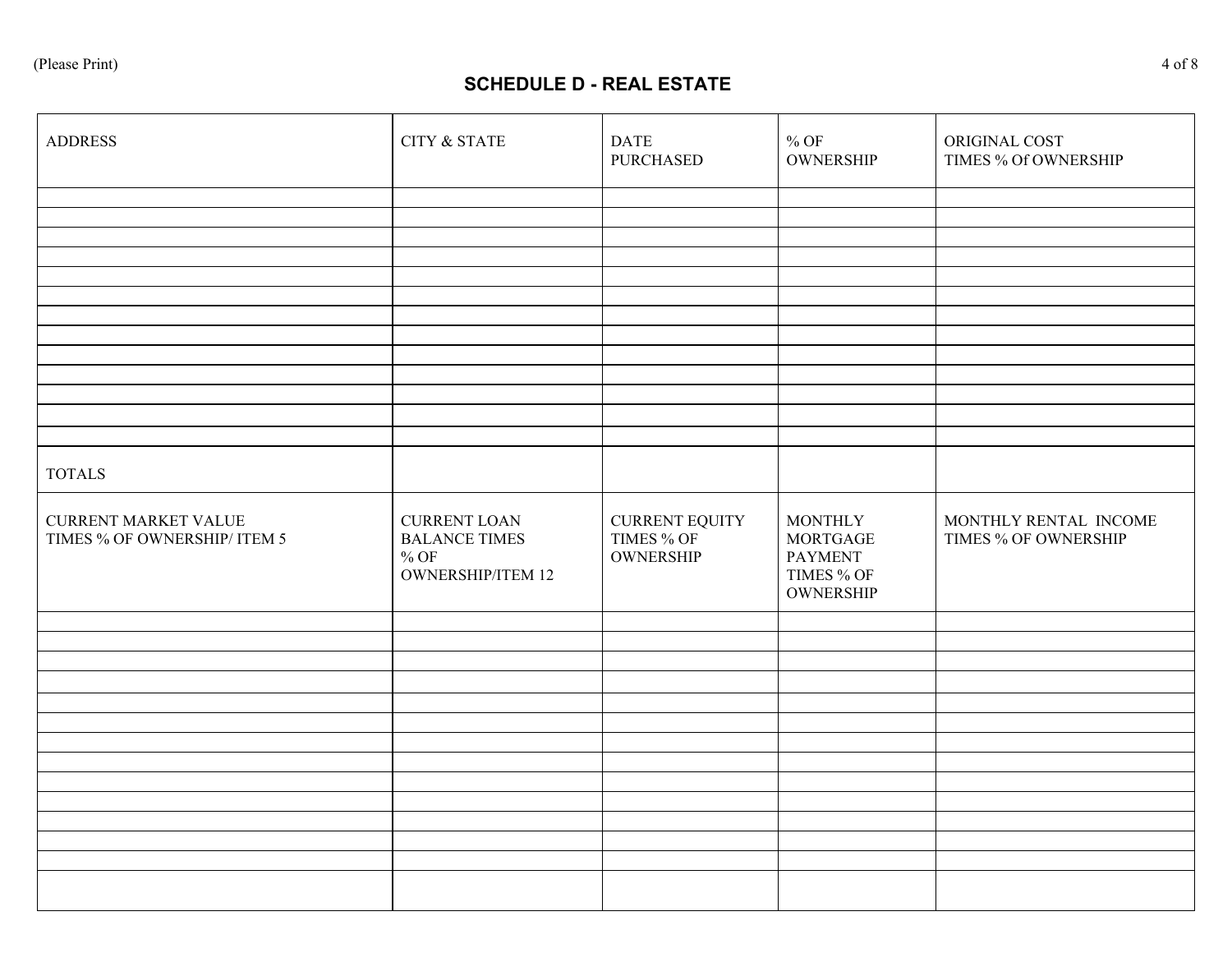### **SCHEDULE E - CURRENCY EXCHANGES**

| <b>CITY</b>                                                                 | <b>DATE</b><br><b>PURCHASED</b>                                           | $\%$ OF<br><b>OWNERSHIP</b>                             |                                              |
|-----------------------------------------------------------------------------|---------------------------------------------------------------------------|---------------------------------------------------------|----------------------------------------------|
|                                                                             |                                                                           |                                                         |                                              |
|                                                                             |                                                                           |                                                         |                                              |
|                                                                             |                                                                           |                                                         |                                              |
|                                                                             |                                                                           |                                                         |                                              |
|                                                                             |                                                                           |                                                         |                                              |
|                                                                             |                                                                           |                                                         |                                              |
|                                                                             |                                                                           |                                                         |                                              |
|                                                                             |                                                                           |                                                         |                                              |
|                                                                             |                                                                           |                                                         |                                              |
|                                                                             |                                                                           |                                                         |                                              |
|                                                                             |                                                                           |                                                         |                                              |
|                                                                             |                                                                           |                                                         |                                              |
|                                                                             |                                                                           |                                                         |                                              |
| <b>CURRENT MARKET</b><br><b>VALUE TIMES % OF</b><br><b>OWNERSHIP/ITEM 6</b> | <b>CURRENT LOAN</b><br><b>BALANCE TIMES</b><br>% OF OWNERSHIP/<br>ITEM 12 | <b>CURRENT EQUITY</b><br>TIMES % OF<br><b>OWNERSHIP</b> | MONTHLY LOAN PAYMENT<br>TIMES % OF OWNERSHIP |
|                                                                             |                                                                           |                                                         |                                              |
|                                                                             |                                                                           |                                                         |                                              |
|                                                                             |                                                                           |                                                         |                                              |
|                                                                             |                                                                           |                                                         |                                              |
|                                                                             |                                                                           |                                                         |                                              |
|                                                                             |                                                                           |                                                         |                                              |
|                                                                             |                                                                           |                                                         |                                              |
|                                                                             |                                                                           |                                                         |                                              |
|                                                                             |                                                                           |                                                         |                                              |
|                                                                             |                                                                           |                                                         |                                              |
|                                                                             |                                                                           |                                                         |                                              |
|                                                                             |                                                                           |                                                         |                                              |
|                                                                             |                                                                           |                                                         |                                              |
|                                                                             |                                                                           |                                                         | 177191115517191119117770117117177777         |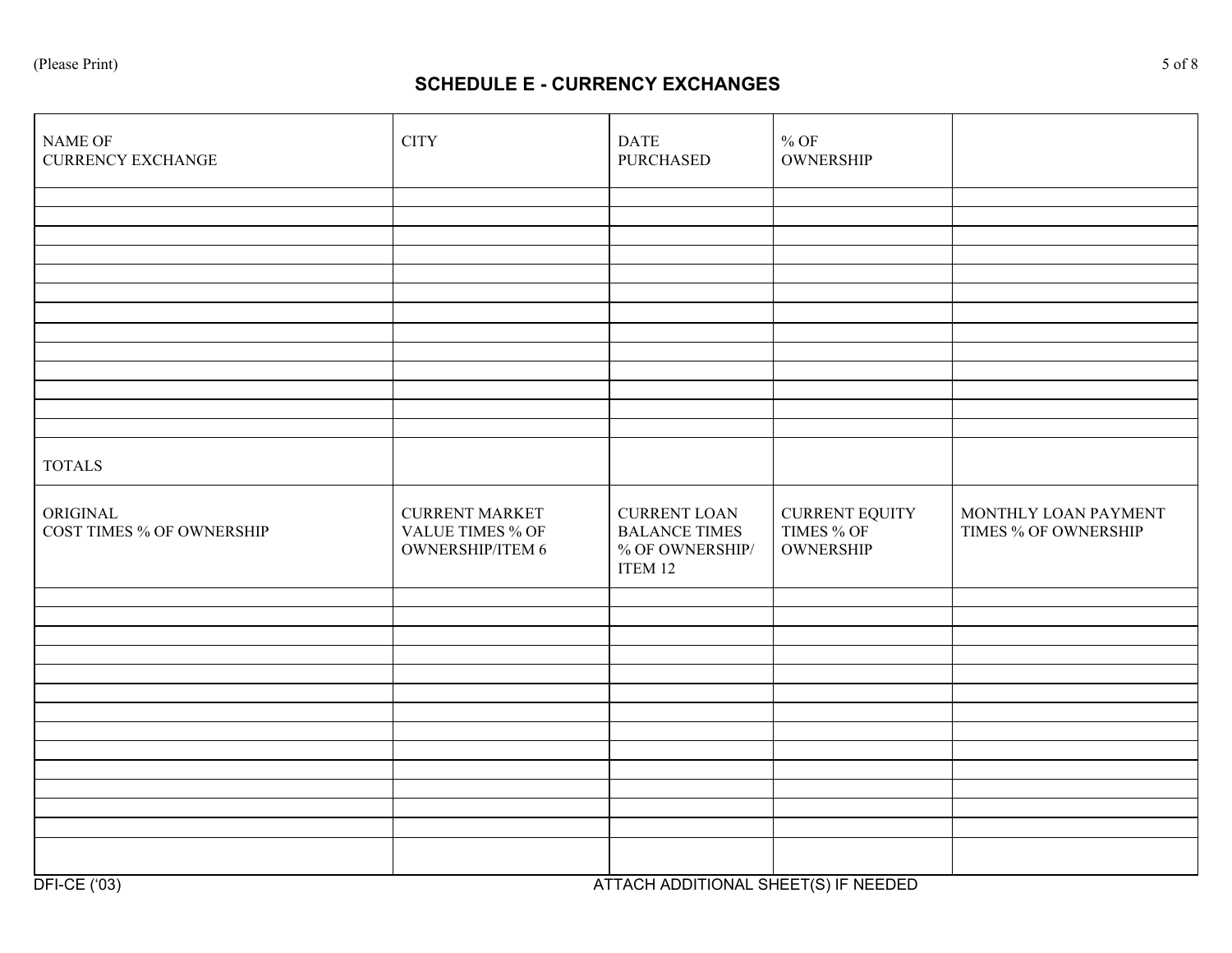## **SCHEDULE F - LOANS RECEIVABLE**

| FROM WHOM    | <b>RELATIONSHIP</b> | PURPOSE         |                        |
|--------------|---------------------|-----------------|------------------------|
|              |                     |                 |                        |
|              |                     |                 |                        |
|              |                     |                 |                        |
|              |                     |                 |                        |
|              |                     |                 |                        |
|              |                     |                 |                        |
|              |                     |                 |                        |
| $\sf TOTALS$ |                     |                 |                        |
| <b>DATE</b>  | <b>AMOUNT</b>       | <b>PAYMENTS</b> | <b>CURRENT BALANCE</b> |
|              |                     |                 |                        |
|              |                     |                 |                        |
|              |                     |                 |                        |
|              |                     |                 |                        |
|              |                     |                 |                        |
|              |                     |                 |                        |
|              |                     |                 |                        |
|              |                     |                 |                        |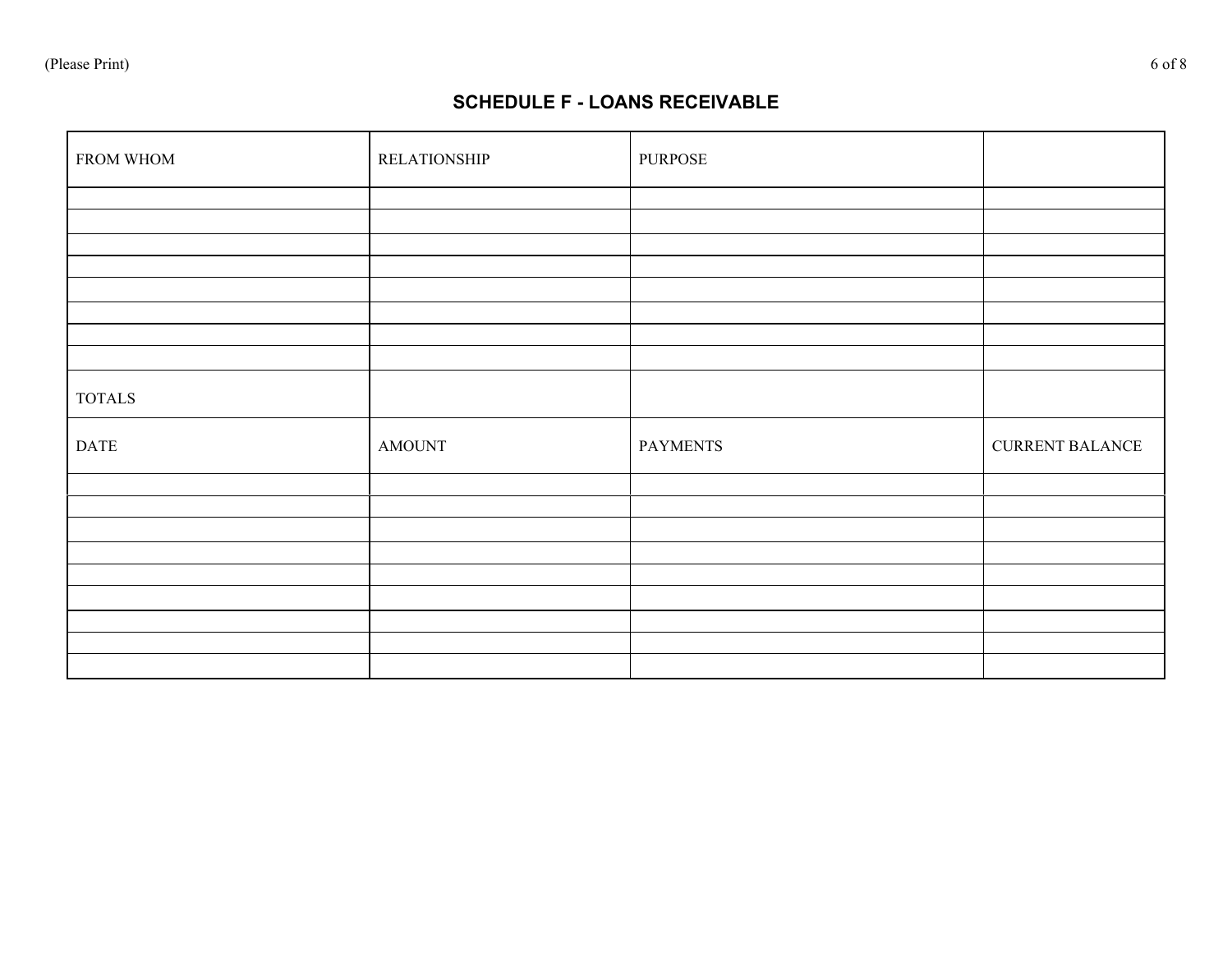# **SCHEDULE G - LIABILITIES - SECURED & UNSECURED (ITEMS 10, 11, 12 & 13)**

| NAME & ADDRESS                          | DATE OF LOAN                                   | YOUR % OF<br><b>LIABILITY</b> | ORIGINAL AMOUNT<br>TIMES % OF LIABILITY |                                        |
|-----------------------------------------|------------------------------------------------|-------------------------------|-----------------------------------------|----------------------------------------|
|                                         |                                                |                               |                                         |                                        |
|                                         |                                                |                               |                                         |                                        |
|                                         |                                                |                               |                                         |                                        |
|                                         |                                                |                               |                                         |                                        |
|                                         |                                                |                               |                                         |                                        |
|                                         |                                                |                               |                                         |                                        |
|                                         |                                                |                               |                                         |                                        |
| <b>TOTALS</b>                           |                                                |                               |                                         |                                        |
| MONTHLY PAYMENT<br>TIMES % OF LIABILITY | <b>CURRENT BALANCE</b><br>TIMES % OF LIABILITY | <b>UNSECURED</b>              | <b>SECURED</b>                          | REFERS TO<br>LINE ITEM 10, 11, 12 & 13 |
|                                         |                                                |                               |                                         |                                        |
|                                         |                                                |                               |                                         |                                        |
|                                         |                                                |                               |                                         |                                        |
|                                         |                                                |                               |                                         |                                        |
|                                         |                                                |                               |                                         |                                        |
|                                         |                                                |                               |                                         |                                        |
|                                         |                                                |                               |                                         |                                        |

ATTACH ADDITIONAL SHEET(S) IF NEEDED